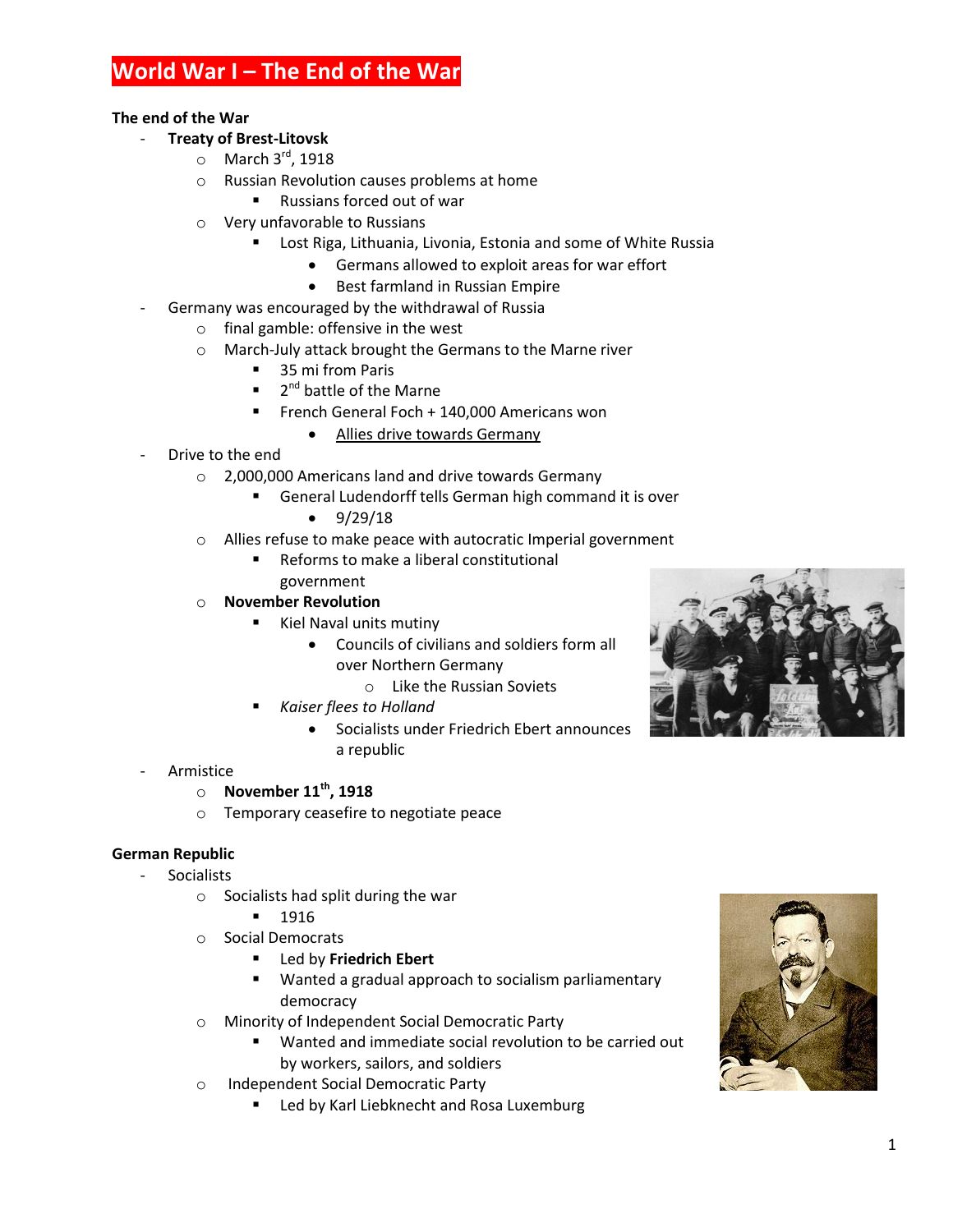- Changed the name to the German Communist Party
	- 1918
- o Organization
	- **Two parallel governments in Germany** 
		- Parliamentary republic
			- o Majority of Social Democrats
		- Revolutionary socialist republic
	- Radicals did not win
		- Unlike in Russia
- Moderates ended the war
	- o Ebert elected President
		- **German Social Democratic Party**
	- o Removed a major source of dissatisfaction
	- o Communists tried to seize power in "Second Revolution"
		- **January 1919**
		- **Ebert used socialists, regular army, and free corps to suppress the Communists** 
			- In Berlin and Munich
			- Liebknecht and Luxemburg were murdered
		- Uprising
			- Deep fear of communism among German middle class
				- $\circ$  Hitler will use this in the future

# **Austria-Hungary**

- Nationalist forces
	- o Broke up the empire
		- Austria
		- **Hungary**
		- Czechoslovakia
		- **•** Yugoslavia
			- Large Slavic monarchy
		- o Resulting rivalries weakened Eastern Europe for 80 years
		- o Ethnic pride more important than class issues
			- Bela Kun attempted a communist government in Hungary
				- Lasted 5 months

# **Treaty of Versailles**

- Paris Peace Conference
	- o January 1919
	- o Separate treaties with each defeated nation
- Big 4
	- o United States President Woodrow Wilson
	- o French Prime Minister George Clemenceau
	- o British Prime Minister David Lloyd George
	- o Italian Prime Minister Vittorio Orlando
	- o Germany not invited
	- o Russia too busy with revolution
- Goals
	- o Main hope is eternal peace
		- **"** "The war to end all wars
	- o Wanted to make it virtually impossible for future wars
- **Problems** 
	- o Reconciling conflicting claims and expectation

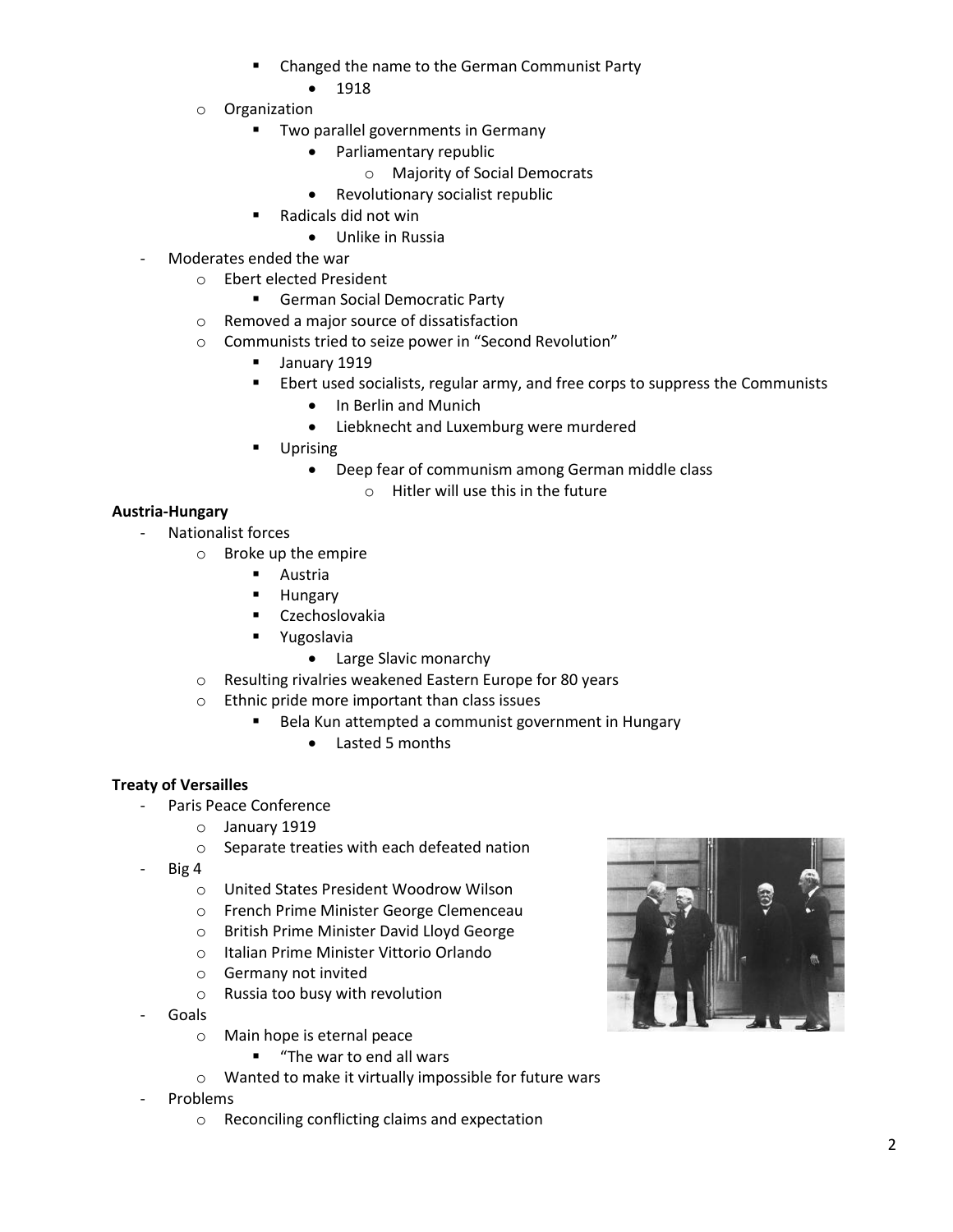#### o **Idealistic Fourteen points of Wilson**

- Versus French desire to punish Germans
- Germans hoped that they would be the basis of the peace
	- Allies accepted most of the reluctantly
	- "Open covenants, openly arrived at"
		- o No more secret treaties or negotiations
	- "Self determination of peoples"
		- o European peoples should be allowed to decide whether they want to be independent or not
			- Wilson did not, however believe Asians, Africans, etc, were capable of determining their independence
	- "Impartial adjustment of colonial claims"
		- o Taking into account 'interests of the populations involved and 'equitable claims of the government'
	- Reductions in national armaments
		- o **Washington Naval Treaty 1919**
	- Freedom of the seas
	- Removal "as far as possible" of trade barriers
	- Creation of a league of nations
		- o Wilson believed the League of Nations would solve any problems in the future that were not solved now
- Wilson's list basically gave everyone a better life!
	- United States and Britain both wanted this very badly
		- o Rest were very reluctant to accept
- Secret Treaty of London
	- o Italy was promised territory
		- **Austrian Tyrol**
		- **•** Yugoslavia
		- Near East
		- **Treaty only became public after the war**

#### - **Post-War Demands**

- o French
	- Harsher approach to Germany
	- Guarantee of French borders
	- **EXECTE:** Create a demilitarized Germany
		- Use the Rhineland as a buffer state
	- **•** Demilitarize Germany
	- **Make Germany PAY for the costs of the war** 
		- Germany ruined the French country
		- Making the Germans pay will make it hard for them to rearm in the future
- o British
	- George was a "moderate"
		- English mood different
			- o "make the Germans pay"
			- o "hang the Kaiser"
- o Italy
	- Wanted *Irredenta*
		- All lands that spoke Italian to be part of Italy
- Question over boundaries
	- o Wilson called for self determination
	- o Experts would be used to determine boundaries based on ethnicity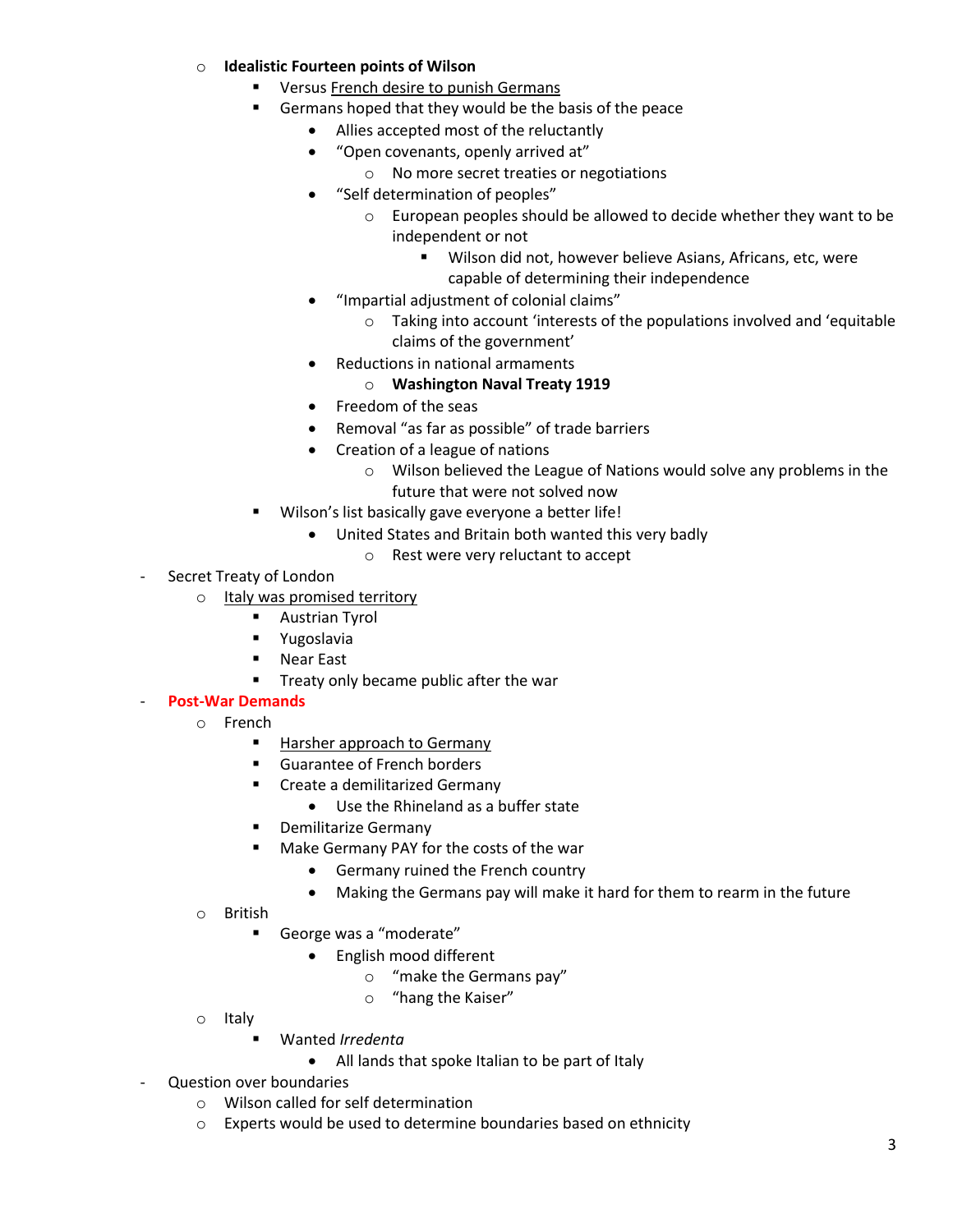- o Fear of the spread of Bolshevism
	- Enlarging and strengthening Poland, Czechoslovakia, Romania
		- At the expense of Germany and Russia
- Terms of Treaty of Versailles with Germany
	- o **Signed June 28, 1919**
	- o Germany lost territory
		- **France got Alsace Lorraine**
		- Denmark got part of Schleswig
		- Poland got West Prussia and Posen for a Polish Corridor to the sea
		- Saar River basin under the control of the League for 15 years
			- France got to mine the coal and keep the profits
		- Germany must recognize the independence of Poland and Czechoslovakia
		- Japan got German rights in China
		- Germany and Austria must never merge
	- o Limits on German military
		- General staff dissolved
		- **Long enlistments**
		- Max 100,000 men
		- **Abolished the German air force**
		- Rhineland demilitarized
	- o War guilt clause
		- War was Germany and Austria's fault
		- Commission to decide on reparations Germany had to pay
		- Its covenant is part of the treaty

#### Results of the treaty

- Germans were very bitter
	- o Especially about "war guilt"
	- o Germany had not really been defeated but was "stabbed in the back"
		- Blamed socialists, democrats, and pacifists
			- Hitler throws in Jews as well later
- Idealists disappointed
	- o Clemenceau gave up his hope for an independent Rhineland
		- In exchange for a defensive alliance with the United States and Britain
			- Help if France were to be attacked by Germany
	- o United States Senate refused to ratify the alliance treaty
		- Britain also withdrew
		- **France was left alone** 
			- France was left to take strong actions against Germany
	- o "Le bon Dieu n'avait que dix"
		- "God only had 10"
		- **EXEC** Clemenceau's response to 14 Points of Peace
- Positives in the treaty



DER TAG!